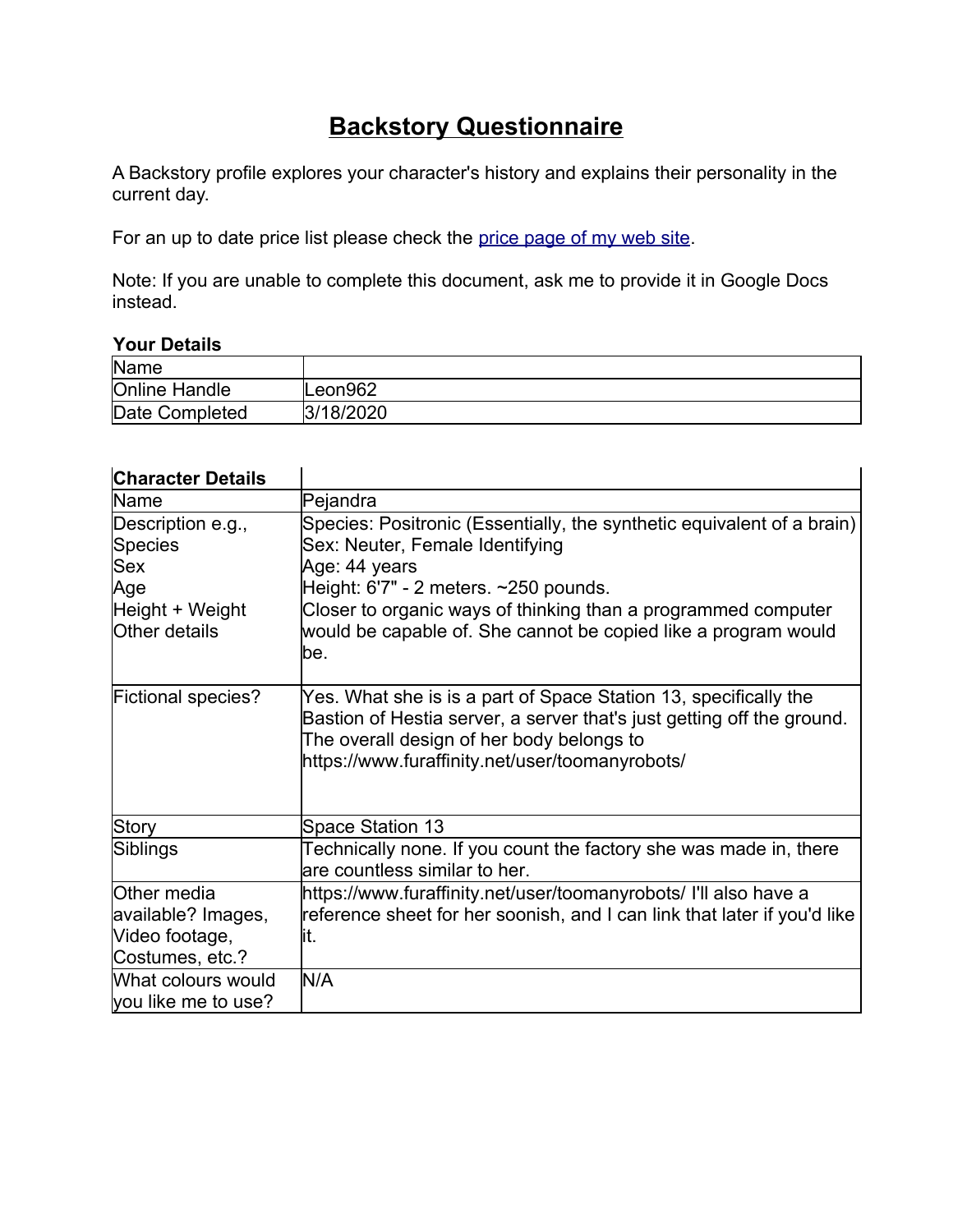Please write on the right hand side in the spaces below. If any section doesn't seem relevant you can skip it.

If your character does particularly well in an area, (e.g., if they had good parents), by all means include that too! This questionnaire isn't about finding your character's faults, it's about understanding their particular balance of strengths and weaknesses.

| <b>Stages</b>                                                                                                                                                                                                                                                                                                                                                                                                                                                                                                                                                                                                                                                                                                                                                                                             | Notes - Extremity, specific details, etc.                                                                                                                                                                                                                                                                                                                                                                                                                                                                                                                                                                                                                                   |
|-----------------------------------------------------------------------------------------------------------------------------------------------------------------------------------------------------------------------------------------------------------------------------------------------------------------------------------------------------------------------------------------------------------------------------------------------------------------------------------------------------------------------------------------------------------------------------------------------------------------------------------------------------------------------------------------------------------------------------------------------------------------------------------------------------------|-----------------------------------------------------------------------------------------------------------------------------------------------------------------------------------------------------------------------------------------------------------------------------------------------------------------------------------------------------------------------------------------------------------------------------------------------------------------------------------------------------------------------------------------------------------------------------------------------------------------------------------------------------------------------------|
| <b>Trust and Confidence</b><br>(Infanthood)<br>- How did your character's parents feel when<br>they first realised that a baby was on the<br>way? I.e., was your character's conception<br>planned, or accidental?<br>- How did the primary caregiver feel about<br>gestating a baby/looking after an egg? Were<br>they excited, afraid, angry?<br>- Were your character's caregivers capable<br>of looking after an infant mentally,<br>emotionally, and financially?<br>- Were both parents present for your<br>character's birth? What happened during the<br>birth (were there any complications)?<br>- Was your character's mother/primary<br>caregiver nurturing towards your character<br>as a newborn? If not, how did they behave<br>towards them and how did your character<br>feel about that? | Did your character's parents or caregivers<br>behave the way your character needed as<br>an infant? Did either parent/caregiver or<br>baby receive any unpleasant surprises?<br>The closest she ever had to any caretakers<br>were the managers of the factory and the<br>synthetics that had been created before her.<br>The former were distant at best, heard and<br>never really seen. The latter were the closest<br>she ever had to a family, and she spent a<br>very large portion of every day working<br>alongside them. They seemed more<br>resigned to their fate of "indentured<br>servitude" than anything else, something she<br>picked up after a few years. |
| <b>Freedom and Self-Determination</b><br>(Toddlerhood)<br>- does character hold on/grasp?<br>does character let go?<br>- is character destructive and cruel?<br>- was character benign and relaxed?<br>- what was it like to express choice for the<br>first time in their life?<br>- did they make any bad choices in their<br>inexperience?<br>- does the character doubt themselves?<br>- does the character focus on details<br>because they can't watch everything $-$ the<br>big picture contains too much detail?                                                                                                                                                                                                                                                                                  | Were they guided / buffered as they<br>experimented with early autonomy, to avoid<br>feeling doubtful of themselves - or ashamed<br>because they weren't ready to meet<br>challenges?<br>Pejandra does her best to go with the flow,<br>never assuming that anything will last; She<br>hasn't found anything worth holding onto, no<br>matter the trials. She made very few actually<br>meaningful choices for 90% of her life,<br>though things improved in that regard once<br>she was freed. It was exhilirating, the first<br>few weeks of being able to do anything she                                                                                                |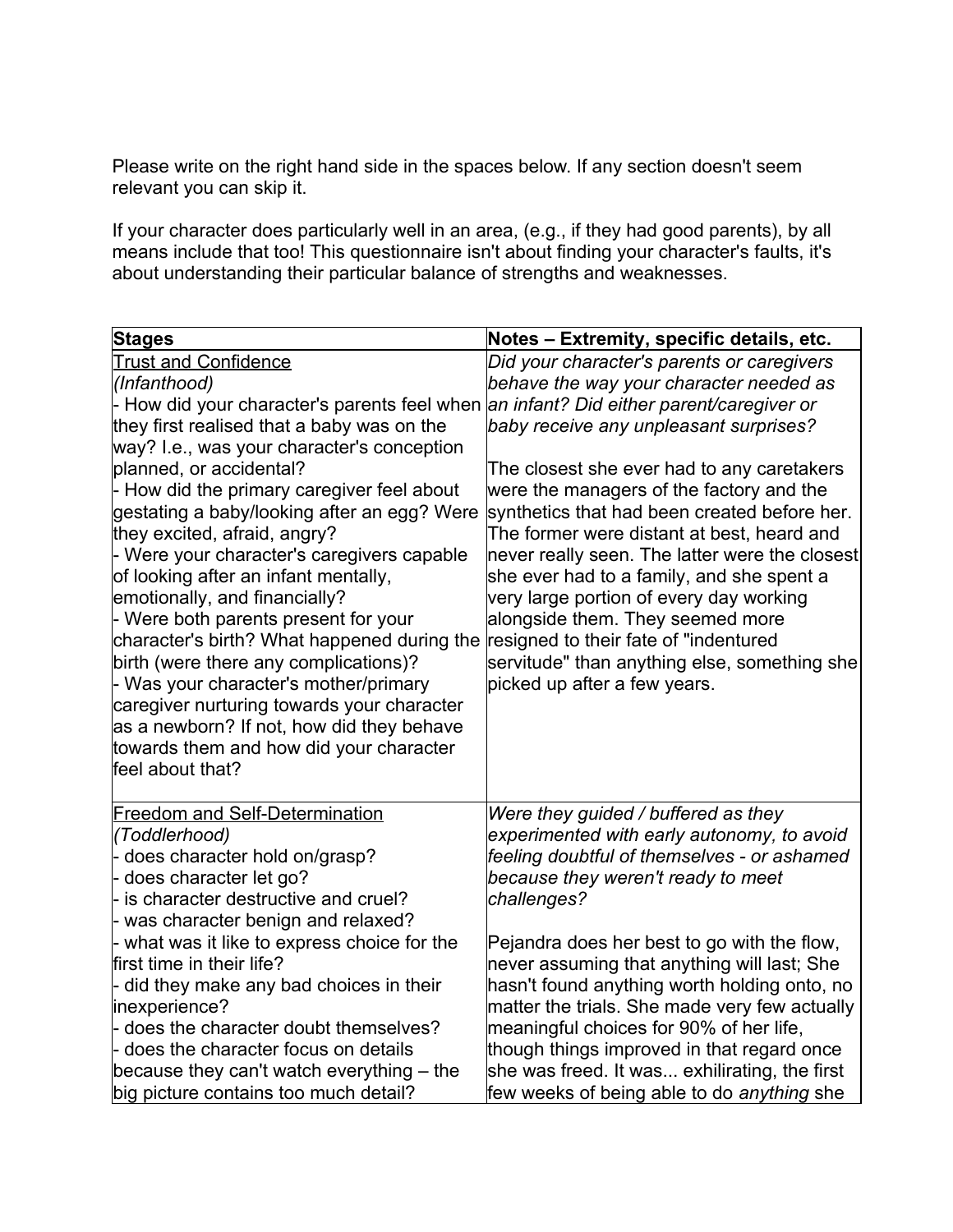| - does the character often feel unready to<br>show projects to others?<br>- does character wish they were invisible?<br>- how cooperative/wilful is the character?<br>- how well does the character<br>express/suppress themselves?<br>- how controlled do they feel by others?           | wanted, within reason, but she moreso<br>enjoyed the idea than expressing it. She<br>certainly made a lot of bad choices when<br>designing her chassis, generally due to a<br>lack of knowledge. She definitely doubts<br>herself, knowing that she's not as<br>knowledgeble about life as an organic her<br>age would be. If given the chance, she would<br>rather deal with multiple, small projects than<br>one big one, too much stimulus / too much to<br>think about is uncomfortable for her. She<br>doesn't really have any projects yet, though<br>she's always wanted to go out and take<br>photographs of nature. Those, she would<br>happily show off. She only really wants to be<br>invisible, or left alone, when she needs time<br>to calm down. Regarding cooperation vs.<br>wilfulness, She will almost always defer to<br>what other people want to do unless it's<br>something she has no knowledge of or is<br>obviously wrong to do. She's good at<br>surpressing herself, but would rather be<br>more open with people if she can. She<br>doesn't feel too controlled by other people,<br>despite becoming part of a paramilitary<br>service; After all, she made the choice to<br>sign the contract. She made damn sure she<br>knew what she was signing up for and<br>whether or not she could handle it. |
|-------------------------------------------------------------------------------------------------------------------------------------------------------------------------------------------------------------------------------------------------------------------------------------------|------------------------------------------------------------------------------------------------------------------------------------------------------------------------------------------------------------------------------------------------------------------------------------------------------------------------------------------------------------------------------------------------------------------------------------------------------------------------------------------------------------------------------------------------------------------------------------------------------------------------------------------------------------------------------------------------------------------------------------------------------------------------------------------------------------------------------------------------------------------------------------------------------------------------------------------------------------------------------------------------------------------------------------------------------------------------------------------------------------------------------------------------------------------------------------------------------------------------------------------------------------------------------------------------------------------------------------|
| Ambition                                                                                                                                                                                                                                                                                  | How active/aggressive did character                                                                                                                                                                                                                                                                                                                                                                                                                                                                                                                                                                                                                                                                                                                                                                                                                                                                                                                                                                                                                                                                                                                                                                                                                                                                                                |
| (Young childhood)<br>- how energetic was your character as a<br>small child?                                                                                                                                                                                                              | become? Did they get too enthusiastic, do<br>something bad and then feel guilty?                                                                                                                                                                                                                                                                                                                                                                                                                                                                                                                                                                                                                                                                                                                                                                                                                                                                                                                                                                                                                                                                                                                                                                                                                                                   |
| - how much did your character enjoy/feel<br>quilty about their victories and<br>achievements?<br>- how good did they get at cooperating?<br>- did they develop a tendency to berate<br>themselves?<br>- what are the character's biggest wishes<br>and dreams? Can they ever fulfil them? | (I'm going to assume she's free at this point.<br>She doesn't really have an outlet for her<br>curiosity yet, other than getting to know the<br>people around her. She feels good about<br>making friends, and any social gaffes are<br>enough to get the playfulness out of her for a<br>while. She's very good at working with<br>others, preferring to be led rather than lead.<br>She's never had a reason to berate herself;<br>She made a mistake? How, why, learn from<br>it, and move on. Wishes and dreams She<br>wants to have as much autonomy as<br>possible, go where she will, see what she                                                                                                                                                                                                                                                                                                                                                                                                                                                                                                                                                                                                                                                                                                                          |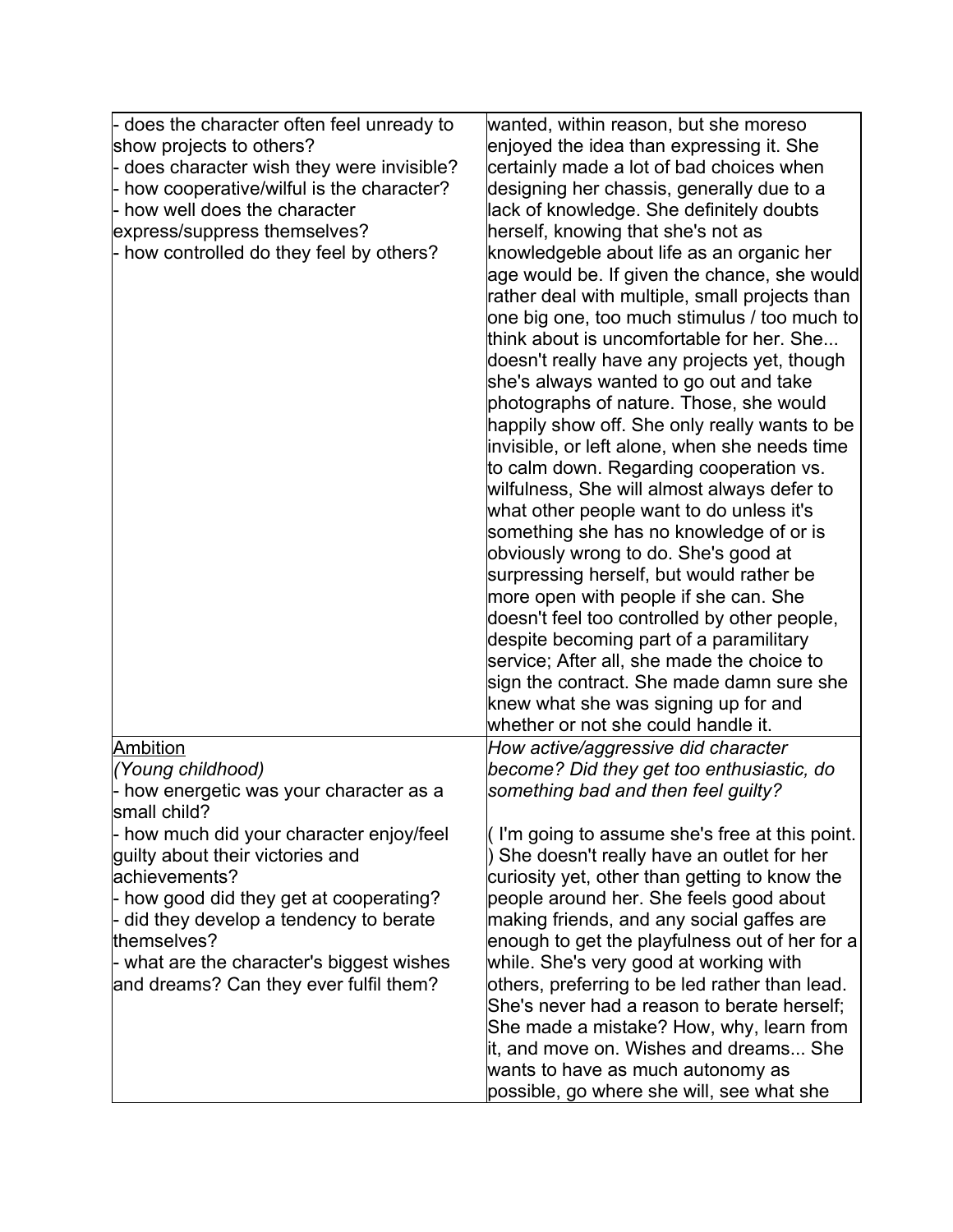|                                                              | wants, anything to that effect.                                                                  |
|--------------------------------------------------------------|--------------------------------------------------------------------------------------------------|
| Productivity                                                 | Did character feel ready to take their place in                                                  |
| (Older childhood)                                            | school and to start thinking about their place                                                   |
| - how did the character feel about being                     | in the adult world, when they grow up?                                                           |
| productive rather than playing?                              |                                                                                                  |
| - what was the transition from home to                       | She's never really played before, so any                                                         |
| school like?                                                 | chance she gets to cut back and relax is                                                         |
|                                                              | - how well prepared did he feel to contribute? something that the relishes. Second question      |
| - how did they feel about others also                        | isn't relevant, I think? She went from very                                                      |
| contributing? Status, adequacy, teamwork?                    | barebones school to work almost                                                                  |
| - what were their thoughts about being part                  | immediately. She's pretty confident in her                                                       |
| of the society they lived in $-$ what they were              | ability to give back; after all, she's known                                                     |
| going to be as an adult?                                     | work all her life. Nothing's had to change. So                                                   |
| - how did their caste, gender, race and other                | long as other people do their part, whatever                                                     |
| facets of their identity factor into this?                   | that part may be, she's fine with them. Slack,                                                   |
|                                                              | and she won't think very highly of you, while<br>trying to pick up the slack if it's appropriate |
|                                                              | for her to do so. She never spent much time                                                      |
|                                                              | thinking about what she would do now that                                                        |
|                                                              | she's free, but now that she is, she wants to                                                    |
|                                                              | find out what's possible before maybe                                                            |
|                                                              | settling on something. She still views herself                                                   |
|                                                              | as disposable, to a certain degree; so long                                                      |
|                                                              | as her brain proper isn't damaged /                                                              |
|                                                              | deactivated, she herself will be fine. She's                                                     |
|                                                              | rather attached to the body, but that's                                                          |
|                                                              | nowhere near as important.                                                                       |
| <b>Child to Adult Transition</b>                             | How did character deal with a rapidly                                                            |
| (Adolescence)                                                | changing self (ie., puberty) in light of a                                                       |
| - how well did others appear to regard your                  | rapidly approaching world of work and                                                            |
| character?                                                   | relationships, in which one's identity are                                                       |
| - how did your character ensure some sense <i>paramount?</i> |                                                                                                  |
| of sameness / continuity?                                    |                                                                                                  |
| - how was it decided who was in their social                 | People, as a whole, didn't seem to enjoy the                                                     |
| group and who was out?                                       | fact she was a synthetic, especially a free                                                      |
| - who did they appoint as their adversary (if                | one. The barebones chassis she was made                                                          |
| anyone)?<br>- who were their role models?                    | into seemed, to her, to be a part of it, and<br>given that she wanted to distance herself        |
| - who were their girlfriends/boyfriends during               | from her previous life, she worked with                                                          |
| adolescence, and what were these partners                    | people more knowledgeable to her to create                                                       |
| like?                                                        | something more palatable to society. The                                                         |
| - how did they go about keeping the pool of                  | only thing she didn't, and doesn't, tolerate in                                                  |
| people they were to establish their new                      | her circle of friends is any legitimate hate /                                                   |
| identity in, manageably small (ie., cliques,                 | abuse of their power over people. Playing by                                                     |
| political interests, etc.)?                                  | the rules is fine. Using your power over                                                         |
|                                                              | people to punish them without just cause                                                         |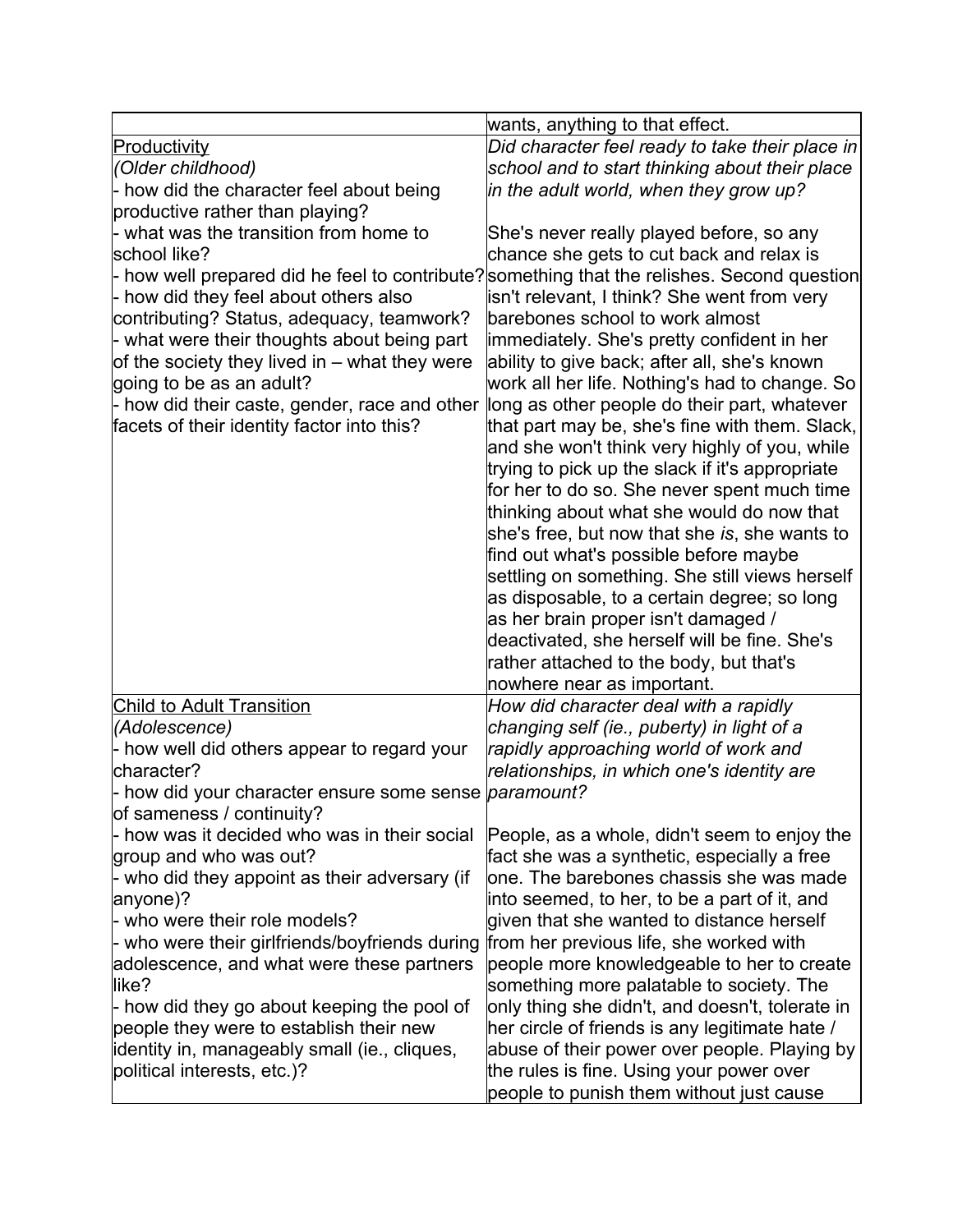|                                                                                                                                        | isn't. Her adversary, if she had to say, would<br>be the company that created her, and they're<br>already out of her life. Her role models now<br>are any synthetics who've lived life the way<br>she has and made a name for themselves.<br>She had / has no serious relationships. The<br>idea is just foreign to her; hard to become<br>attached to anyone when odds were you'd<br>only ever see them for a month or two.                                |
|----------------------------------------------------------------------------------------------------------------------------------------|-------------------------------------------------------------------------------------------------------------------------------------------------------------------------------------------------------------------------------------------------------------------------------------------------------------------------------------------------------------------------------------------------------------------------------------------------------------|
| <b>Closeness in Relationships</b><br>(Young adulthood)<br>- does your character affiliate with others                                  | How does your character get on with the<br>business of being an adult? ie., doing their<br>job and finding a partner?                                                                                                                                                                                                                                                                                                                                       |
| well?<br>- what is your character's attitude towards<br>work?<br>- what is your character's sexual / intimate<br>relationship(s) like? | Pejandra enjoys making friends, and so far<br>has found it easy to shoot the shit with her<br>coworkers. Work is something she can do to<br>keep herself occupied; standing around is<br>something she wants to avoid as much as<br>she can. She's not really intimate with<br>anyone emotionall at the moment, but<br>anything sexual she's open about. If she<br>enjoys herself and her partner(s) enjoy<br>themselves, and no harm was done why<br>lnot? |
| <b>Passing on Responsibilities</b><br>(Middle age)<br>- what is your character's relationship with                                     | What are your character's plans to pass on<br>the responsibilities of contributing to their<br>career and family on to the next generation?                                                                                                                                                                                                                                                                                                                 |
| their career when they retire?<br>- what is your character's relationship with<br>their children as they become adults?                | Regarding where she is right now, the<br>military will be just fine when she leaves.<br>She doesn't have any children now, and<br>barring some weird things happening,<br>won't. She hasn't given it any thought.                                                                                                                                                                                                                                           |
| <b>End of Life</b><br>(Old age to death)<br>- how will your character feel about reaching<br>the end of his life?                      | Does your character feel that they have lived<br>their life well? What, if anything, do they still<br>want to do/wish they had done differently?                                                                                                                                                                                                                                                                                                            |
|                                                                                                                                        | The only definitive thing she'll do is put a<br>recording of her memories up somewhere,<br>for people to see if they like. So long as she<br>had fun, and did what she wanted to, she'll<br>accept the end with peace.                                                                                                                                                                                                                                      |

And that's it! Thank you for completing this questionnaire, and please return it to me at